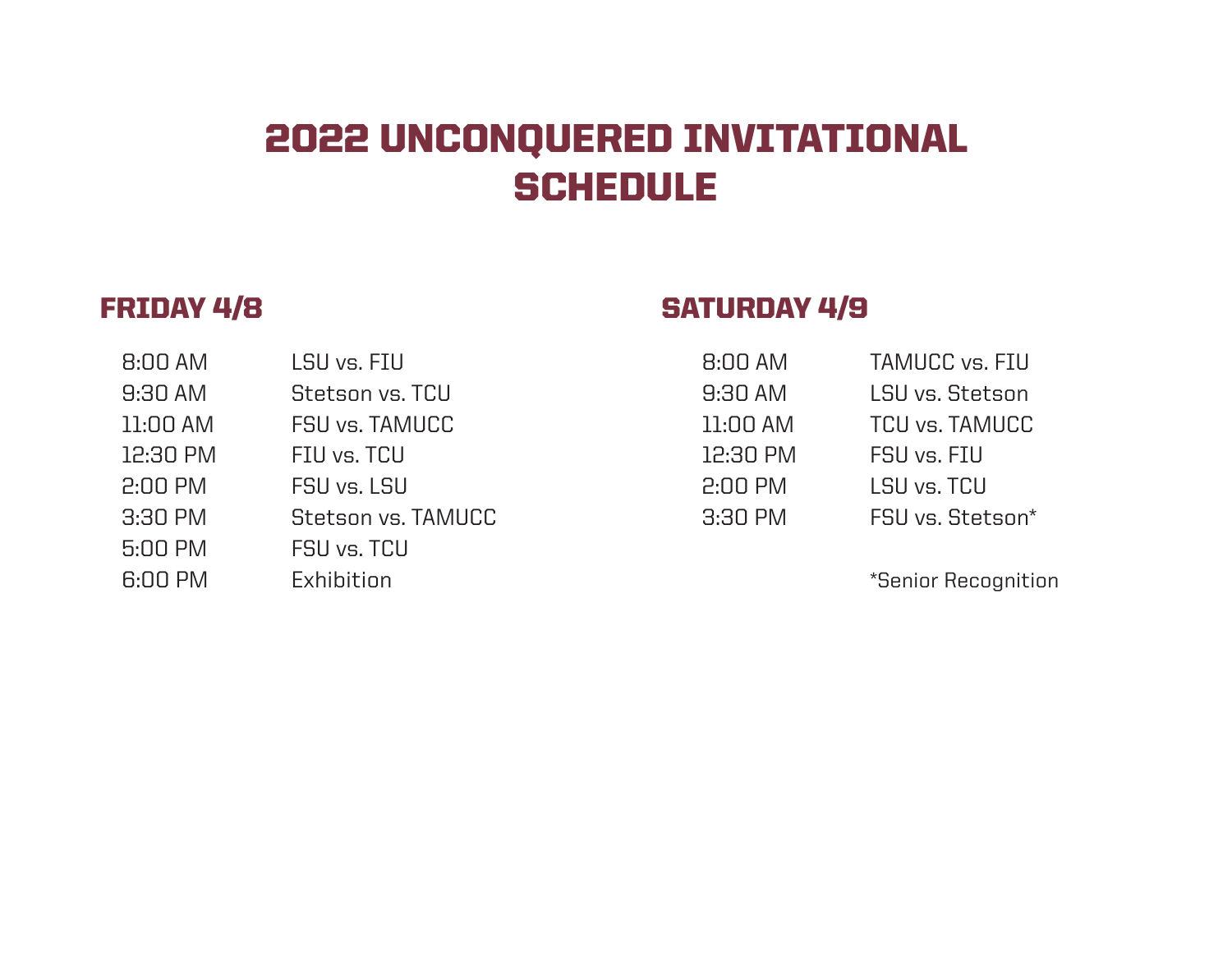#### 2022 FLORIDA STATE BEACH VOLLEYBALL ROSTER

Roster | Schedule | Coaching Staff

 $\sim$ 

| No.         | Name                       | Ht.      | Yr.   | Hometown/Last School                                    |
|-------------|----------------------------|----------|-------|---------------------------------------------------------|
| $\mathbf 1$ | Maddie Anderson            | $6-1$    | R-So. | Palm Beach Gardens, Fla./Palm Beach Gardens             |
| 5           | Cassie Anderson            | $5 - 10$ | R-So. | Palm Beach Gardens, Fla./Palm Beach Gardens             |
| З           | Angeline Bergner           | $5-11$   | R-Fr. | Windermere, Fla./ Windermere Prep                       |
| 4           | Caitlin Godwin             | $5 - 7$  | So.   | Austin, Tex./Bowie HS                                   |
| 5           | Keara Rutz                 | $5 - 10$ | R-So. | San Juan Capistrano, Calif./Capistrano Valley           |
| 10          | Alex Hilton                | $5 - 10$ | R-So. | Sarasota, Fla./Riverview                                |
| 11          | Erin Murphy                | 6-2      |       | R-So. St. Petersburg, Fla./St. Petersburg Collegiate HS |
| 12          | Jenna Johnson              | $5 - 10$ | R-Jr. | Stuart, Fla./Jensen Beach                               |
| 13          | Raelyn White               | 5-11     | So.   | St. Petersburg, Fla./St. Petersburg Collegiate HS       |
| 14          | Anna Long                  | $5-11$   | Fr.   | Lakeside Park, Ken./Notre Dame Academy                  |
| 15          | Alaina Chacon              | 5-9      | R-Sr. | Crown Point, Ind./Crown Point                           |
| 20          | Jordan Polo                | $5 - 11$ | Sr.   | Danville, Calif./University of California, Berkeley     |
| 51          | Caitlin Moon               | 6-0      | So.   | Fair Oaks Ranch, Tex./Boerne Samuel V. Champion HS      |
| 53          | Morgan Chacon              | $5 - 11$ | R-Jr. | Crown Point, Ind./Crown Point                           |
| 24          | Liz Waters-Leiga           | $5 - 11$ | R-Jr. | San Leandro, Calif./San Leandro                         |
| 25          | <b>Kate Privett</b>        | $5-8$    | R-Jr. | Grapevine, Tex./Carroll Senior                          |
| 31          | Makenna Wolfe              | $5-9$    | Fr.   | Arroyo Grande, Calif./Arroyo Grande HS                  |
| 35          | Brook Bauer                | 6-1      | Sr.   | Fort Lauderdale, Fla./Pepperdine                        |
| 33          | <b>Madison Fitzpatrick</b> | 5-9      | R-Sr. | Tallahassee, Fla./Linoln                                |
| 34          | Arianna Bergner            | 6-0      | R-Fr. | Windermere, Fla./Windermere Prep                        |
| 35          | Maddie Trusty              | 5-9      | Fr.   | Hot Springs, Ark./Lakeside HS                           |
| 40          | <b>Torrey Van Winden</b>   | 6-3      | Gr.   | Napa, Calif./Vintage HS                                 |
| 41          | <b>Madison Binkley</b>     | 6-0      | Fr.   | Sarasota, Fla./Riverview HS                             |

**Head Coach:** Brooke Niles (7th Season) Assistant Coach: Summer Nash (1st Season) Volunteer Assistant Coach: Nick Lucena (1st Season) Director of Operations: Ileana Moschos (3rd Season)

#### 2022 LSU BEACH VOLLEYBALL ROSTER

Roster | Schedule | Coaching Staff

| No. | Name                     | Ht.      | Yr. | <b>Hometown/Last School</b>                                  |
|-----|--------------------------|----------|-----|--------------------------------------------------------------|
| 1   | Kelli Greene-Agnew       | 5-9      | Sr. | Glendale, Ariz. (Sandra Day O'Connor HS)                     |
| 5   | <b>Allison Coens</b>     | $5 - 11$ | Sr. | Lenexa, Kan. (St. James Academy)                             |
| З   | Ella Larkin              | $5 - 10$ | Fr. | Maize, Kan. (Bishop Carroll HS)                              |
| 4   | Melia Lindner            | 6-0      | Sr. | Fort Walton Beach, Fla.                                      |
| 5   | <b>Madison Meyers</b>    | 5-8      | Fr. | Mandeville, La. (St. Scholastica Academy)                    |
| 8   | <b>Elizabeth Masters</b> | 5-11     | Jr. | Columbus, Ohio (Upper Arlington Academy)                     |
| 10  | Parker Bracken           | $5 - 10$ | Fr. | Ridgeland, Miss. (Jackson Academy)                           |
| 11  | <b>Grace Seits</b>       | 6-1      | Jr. | Ramona, Calif. (Ramona HS)                                   |
| 12  | Amber Haynes             | 5-9      | So. | Baton Rouge, La. (St. Joseph's Academy)                      |
| 15  | <b>Ellie Shank</b>       | 5-9      | So. | Eastborough, Kan. (Valley Center HS)                         |
| 20  | Kylie Deberg             | 6-4      | Gr. | Hudson, Iowa (Missouri) (Hudson HS)                          |
| 51  | <b>Cassidy Chambers</b>  | 5-8      | Fr. | Windermere, Fla. (Windermere HS)                             |
| 55  | Reilly Allred            | 5-9      | So. | Elon, N.C. (Western Alamance HS)                             |
| 53  | Ashlyn Rasnick-Pope 5-11 |          | Sr. | Dallas Texas (Rick Reedy HS)                                 |
| 24  | Alexis Toney             | 5-5      | Sr. | Baton Rouge, La. (St. Joseph's Academy)                      |
| 30  | Hannah Brister           | 6-1      |     | Gr. Paincourtville, La. (Northwestern State) (Assumption HS) |
| 31  | <b>Brooke Blutreich</b>  | 6-0      | So. | Phoenix, Ariz. (Desert Vista HS)                             |
| 33  | Lara Boos                | 6-0      | Jr. | Indialantic, Fla. (Holy Trinity Episcopal Academy)           |
| 34  | Bella Bauman             | 6-0      | Gr. | Wheaton, Ill. (Glenbard South HS)                            |
| 35  | Sierra Caffo             | 6-0      | Jr. | San Diego, Calif. (Point Loma HS)                            |
| 40  | <b>Holly Carlton</b>     | $6-7$    | Gr. | Sterling, Va. (Florida) (Potomac Falls HS)                   |
| 44  | <b>Sydney Moore</b>      | 5-6      | Jr. | Pickerington, Ohio (Pickerington HS Central)                 |

**Head Coach: Russell Brock** Assistant Coach: Cati Leak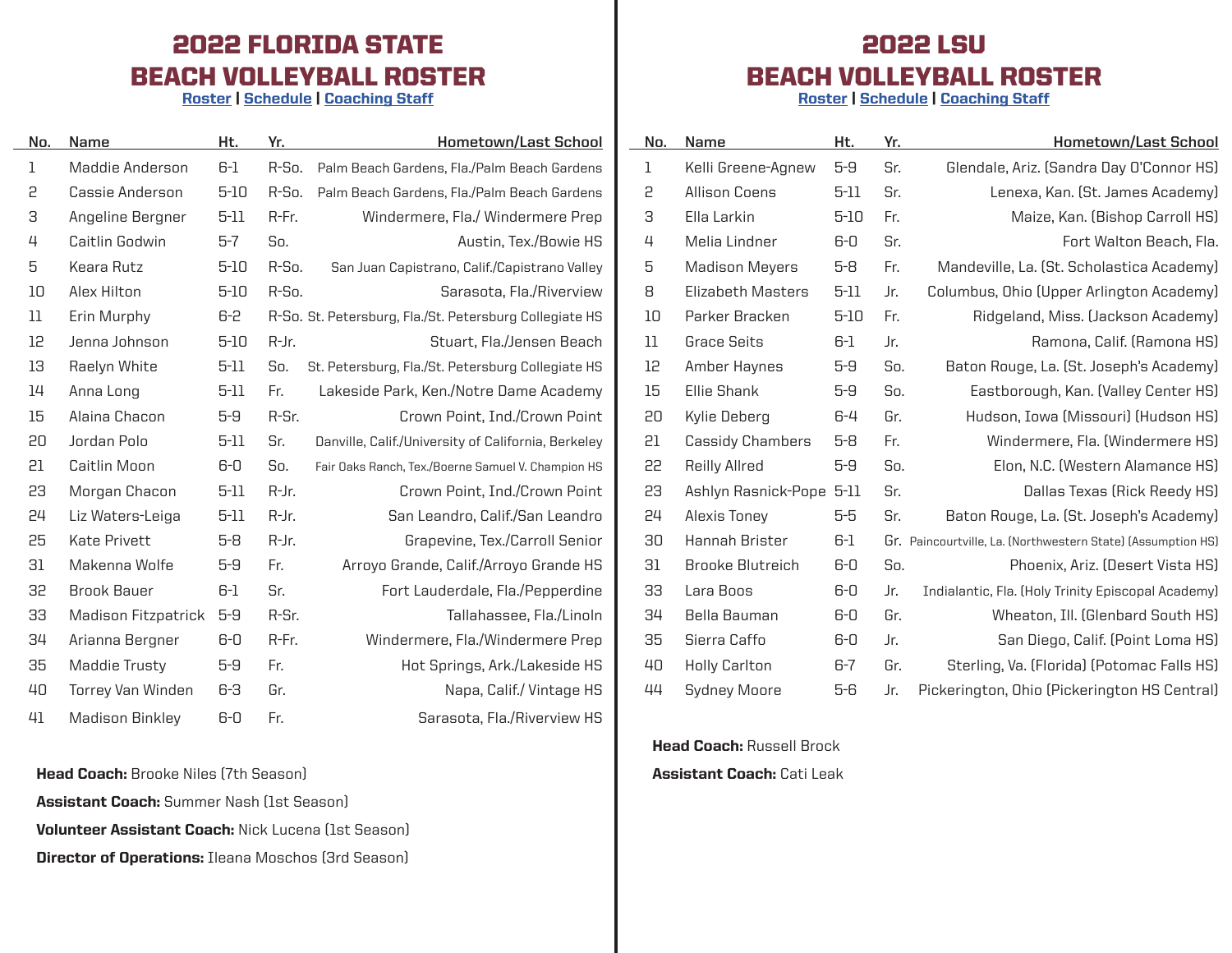#### 2022 FIU BEACH VOLLEYBALL ROSTER

Roster | Schedule | Coaching Staff

| No. | Name                         | Ht.      | Yr. | <b>Hometown/Last School</b>                                                       |
|-----|------------------------------|----------|-----|-----------------------------------------------------------------------------------|
| 1   | Gina Lipscomb                | 6-0      | Gr. | Yorba Linda, Calif. / Esperanza/Citrus College                                    |
| З   | Myrthe Maring                | 6-4      |     | Sr. Groningen, Netherlands / Half Hollow Hills East (N.Y.)/LIU Brooklyn           |
| 4   | Ariana Castro                | $5 - 8$  | So. | Quito, Ecaudor / Colegio Alemán de Quito                                          |
| 5   | Sophia Brandstetter          | 6-0      | Sr. | Muehldorf, Germany / Ruperti Gymnasium Muehldorf/North Alabama                    |
| 6   | <b>Bobbie Schwantz</b>       | 6-1      | So. | Merritt Island, Fla. / Merritt Island HS                                          |
| 7   | Rachele Mancinelli           | 6-0      | Sr. | Perugia, Italy / Liceo Giordano Bruno (Ita.)/Florida Memorial                     |
| 8   | Fiorella Murillo             | $5 - 10$ | Gr. | Cali, Colombia / Colegio Tecnice Comercial Sants Maria Goretty/Miami-Dade College |
| 9   | Roberta Ribeiro              | 5-10     | Sr. | Rio de Janeiro, Brazil / Centro Educacional de Lagoa/St. Petersburg               |
| 10  | Paige Kalkhoff               | 5-11     | So. | Cincinnati, Ohio / Mercy McAuley HS                                               |
| 11  | Chloe Zacca                  | 5-11     |     | Fr. Pembroke Pines, FL / College Academy at Broward College                       |
| 12  | Ella Erteltova               | $5 - 10$ | Fr. | Zilliona, Slovakia / Gymnazium Bilikova                                           |
| 14  | Lauren Hattaway              | $5-7$    | Jr. | Lenexa, Kan / Shawnee Mission West                                                |
| 15  | Giada Bianchi                | 6-3      | So. | Monza, Italy / Liceo Scientifico Paolo Frisi                                      |
| 18  | Kendall Mather               | 5-8      | Fr. | Cincinnati, OH / Sycamore HS                                                      |
| 19  | Lisa Luini                   | 6-1      | Fr. | Amsterdam, Netherlands / Keizer Karen College                                     |
| 20  | Jade Sadeiko                 | 6-3      | Jr. | Sarevere, Estonia / Jaan Poska HS / Oregon                                        |
| 51  | <b>Emily Meyer</b>           | 6-0      | So. | New Orleans, La. / Mount Carmel HS                                                |
| 55  | Anna Davis                   | $5 - 10$ | So. | Orlando, Fla. / Lake Nona HS                                                      |
| 53  | Taytumn Schlegel-Ridgway 6-0 |          | Gr. | Loveland, CO / Legacy HS / St. Thomas                                             |
| 25  | Lindsey Hattaway             | 5-7      | Jr. | Lenexa, Kan. / Shawnee Mission West                                               |
| 27  | Zuzanna Bielak               | 5-10     | Fr. | Swidnik, Poland / NLO SMS PZPS Spala                                              |
| 35  | Emma Erteltova               | 6-3      | Sr. | Zilina, Slovakia / Gymnazium L. Saru                                              |
| 33  | Paola Alvarado               | 6-0      | Jr. | Guatemala City, Guatemala / Colegio Montessori International School               |
| 35  | Serah O'Keefe                | $5 - 8$  |     | Jr. Coconut Creek, Fla. / Monarch HS / UNC Wilmington                             |

#### **Head Coach: Rita Buck-Crockett**

 $\overline{\phantom{a}}$ 

Assistant Coach: Steven McFadden

Volunteer Assistant Coach: Felipe Gomes

### 2022 STETSON BEACH VOLLEYBALL ROSTER

Roster | Schedule | Coaching Staff

| No. | Name                | Ht.      | Yr. | Hometown/Last School                                  |
|-----|---------------------|----------|-----|-------------------------------------------------------|
| 1   | Audrey Gauthier     | $5-10$   | Fr. | Boucherville, Quebec, Canada/Cegep Andre-Laurendeau   |
| 3   | Shae Henson         | 5-7      | Jr. | Merritt Island, Fla./Merrit Island HS                 |
| 4   | Oda Stray Homme     | 6-0      | Jr. | Kristiansand, Norway/College of Central Florida       |
| 5   | Klea Sirois         | $5 - 10$ | Fr. | Longueuil, Quebec, Canada/College de Bois-de-Boulonge |
| 10  | Colene Hamilton     | 5-8      | Gr. | Columbia, Ill./Columbia HS                            |
| 11  | Kylie Neushaeferova | 6-0      | Fr. | Prague, Czech Republic/Gymnazium Opatov               |
| 13  | Karin Zolnercikova  | 5-9      | Fr. | Orlova, Czech Republic/TJ Ostrava                     |
| 14  | Lauren Della        | 5-11     | So. | Cary, N.C./ Panther Creek HS                          |
| 20  | Noelle Wintraub     | 5-9      | So. | Chandler, Ariz./Perry HS                              |
| 51  | Aleksandra Stadnik  | 6-0      | So. | Wroclaw, Poland/NLO SMS PZPS w Spale                  |
| 22  | Gabriella Bramante  | $5-11$   | So. | Apex, N.C./Apex HS                                    |
| 53  | Anete Namike        | 5-8      | Fr. | Marupe, Latvia/Agenskalna State Gymnasium             |
| 24  | Lauren Domel        | $5 - 11$ | Sr. | Bulverde, Texas/Smithson Valley HS                    |
| 25  | Shahar Rosner       | 5-9      | So. | Kibbutz Harduf, Israel/ Hof Hasharon HS               |
| 33  | Katie Keefe         | 6-1      | Fr. | London, England/The London Oratory                    |
| 35  | Carolina Ferraris   | $5 - 9$  |     | So. Rio De Janeiro, Brazil/IBMR University Center     |

**Head Coach:** Kristina Hernandez (9th Season) Assistant Coach: Jae-Lyn Visscher (1st Season)